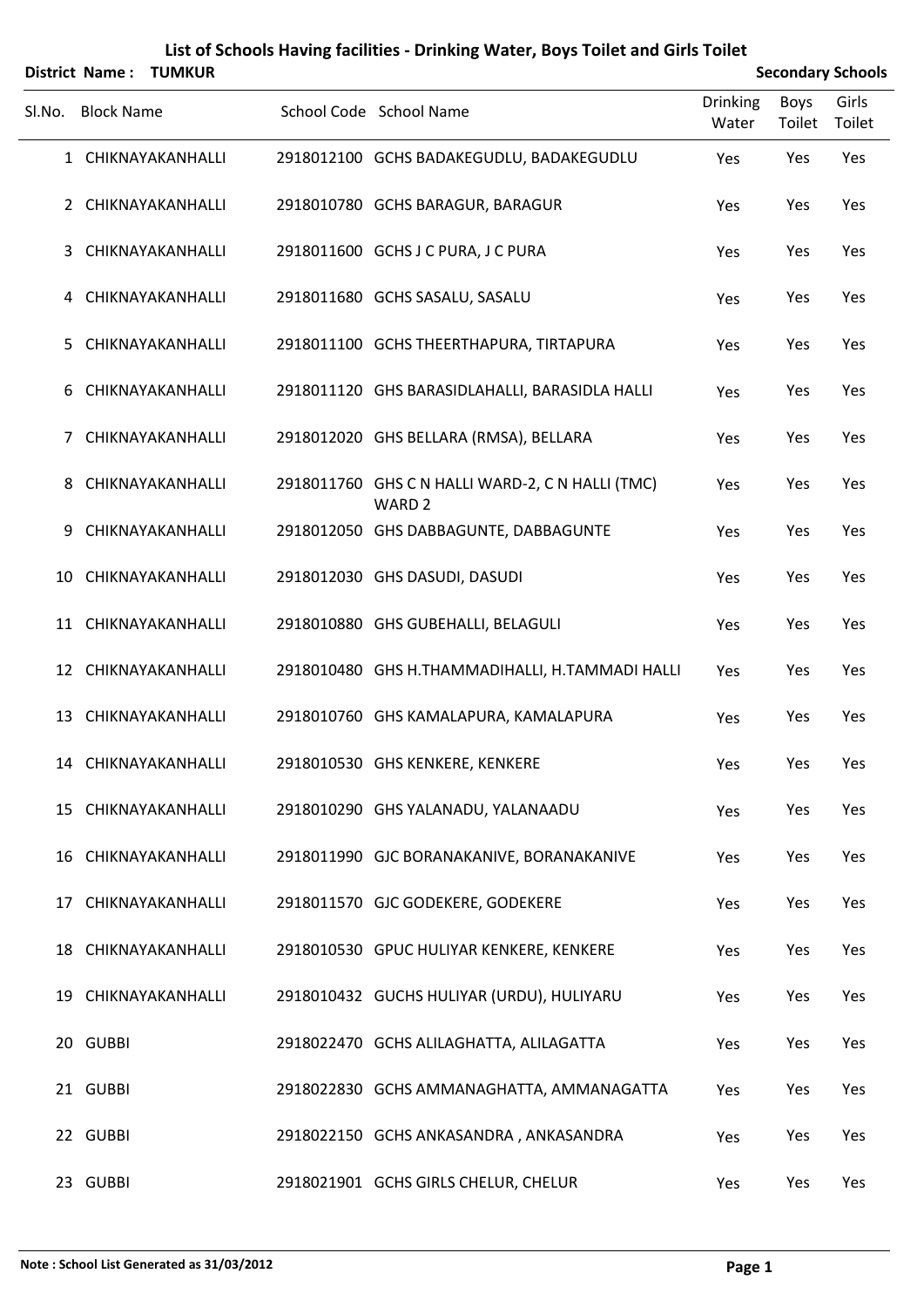|                   | <b>District Name: TUMKUR</b> |                                                       |                   |                       | <b>Secondary Schools</b> |
|-------------------|------------------------------|-------------------------------------------------------|-------------------|-----------------------|--------------------------|
| Sl.No. Block Name |                              | School Code School Name                               | Drinking<br>Water | <b>Boys</b><br>Toilet | Girls<br>Toilet          |
| 24 GUBBI          |                              | 2918022620 GCHS HARADAGERE, HARADAGERE                | Yes               | Yes                   | Yes                      |
| 25 GUBBI          |                              | 2918021450 GCHS HINDISIGERE, HINDASEGERE              | Yes               | Yes                   | Yes                      |
| 26 GUBBI          |                              | 2918020830 GCHS HONNASHETTYHALLI,<br>HONNASHETTYHALLI | Yes               | Yes                   | Yes                      |
| 27 GUBBI          |                              | 2918021750 GCHS IDAGUR, IDAGORU                       | Yes               | Yes                   | Yes                      |
| 28 GUBBI          |                              | 2918021600 GCHS K KALLAHALLI, K.KALLAHALLI            | Yes               | Yes                   | Yes                      |
| 29 GUBBI          |                              | 2918021680 GCHS K MATHIGHATTA, K.MATTHIGATTA          | Yes               | Yes                   | Yes                      |
| 30 GUBBI          |                              | 2918021310 GCHS KONDLI, KONDLI                        | Yes               | Yes                   | Yes                      |
| 31 GUBBI          |                              | 2918020500 GCHS LAKKENAHALLI, LAKKENAHALLI            | Yes               | Yes                   | Yes                      |
| 32 GUBBI          |                              | 2918020310 GCHS MADENAHALLI, MADENAHALLI              | Yes               | Yes                   | Yes                      |
| 33 GUBBI          |                              | 2918021290 GCHS NERALEKERE, NERALEKERE                | Yes               | Yes                   | Yes                      |
| 34 GUBBI          |                              | 2918022080 GCHS SHESHANAHALLI, DEVARAHALLI            | Yes               | Yes                   | Yes                      |
| 35 GUBBI          |                              | 2918022710 GCHS SHIVAPURA, SHIVAPURA                  | Yes               | Yes                   | Yes                      |
| 36 GUBBI          |                              | 2918020570 GCHS THYAGATUR, THYAGATORU                 | Yes               | Yes                   | Yes                      |
| 37 GUBBI          |                              | 2918021901 GHS BOYS CHELUR, CHELUR                    | Yes               | Yes                   | Yes                      |
| 38 GUBBI          |                              | 2918020200 GJC NAGASANDRA, NAGASANDRA                 | Yes               | Yes                   | Yes                      |
| 39 GUBBI          |                              | 2918020020 GJC BOYS GUBBI W-2, GUBBI (TP) WARD 2      | Yes               | Yes                   | Yes                      |
| 40 GUBBI          |                              | 2918021390 GJC C S PURA, CHANDRASHEKARA PURA          | Yes               | Yes                   | Yes                      |
| 41 GUBBI          |                              | 2918020020 GJC GIRLS GUBBI W-2, GUBBI (TP) WARD 2     | Yes               | Yes                   | Yes                      |
| 42 GUBBI          |                              | 2918020730 GJC KADABA, KADABA                         | Yes               | Yes                   | Yes                      |
| 43 GUBBI          |                              | 2918021940 GJC KODIYALA, KODIYAALA                    | Yes               | Yes                   | Yes                      |
| 44 GUBBI          |                              | 2918022510 GJC MANCHALADORE, MANCHALADORE             | Yes               | Yes                   | Yes                      |
| 45 KUNIGAL        |                              | 2918102070 GCHS JINNAGARA, JINNAGARA                  | Yes               | Yes                   | Yes                      |
| 46 KUNIGAL        |                              | 2918102470 GCHS SANTHEMAVATHUR, SANTEMAVATUR          | Yes               | Yes                   | Yes                      |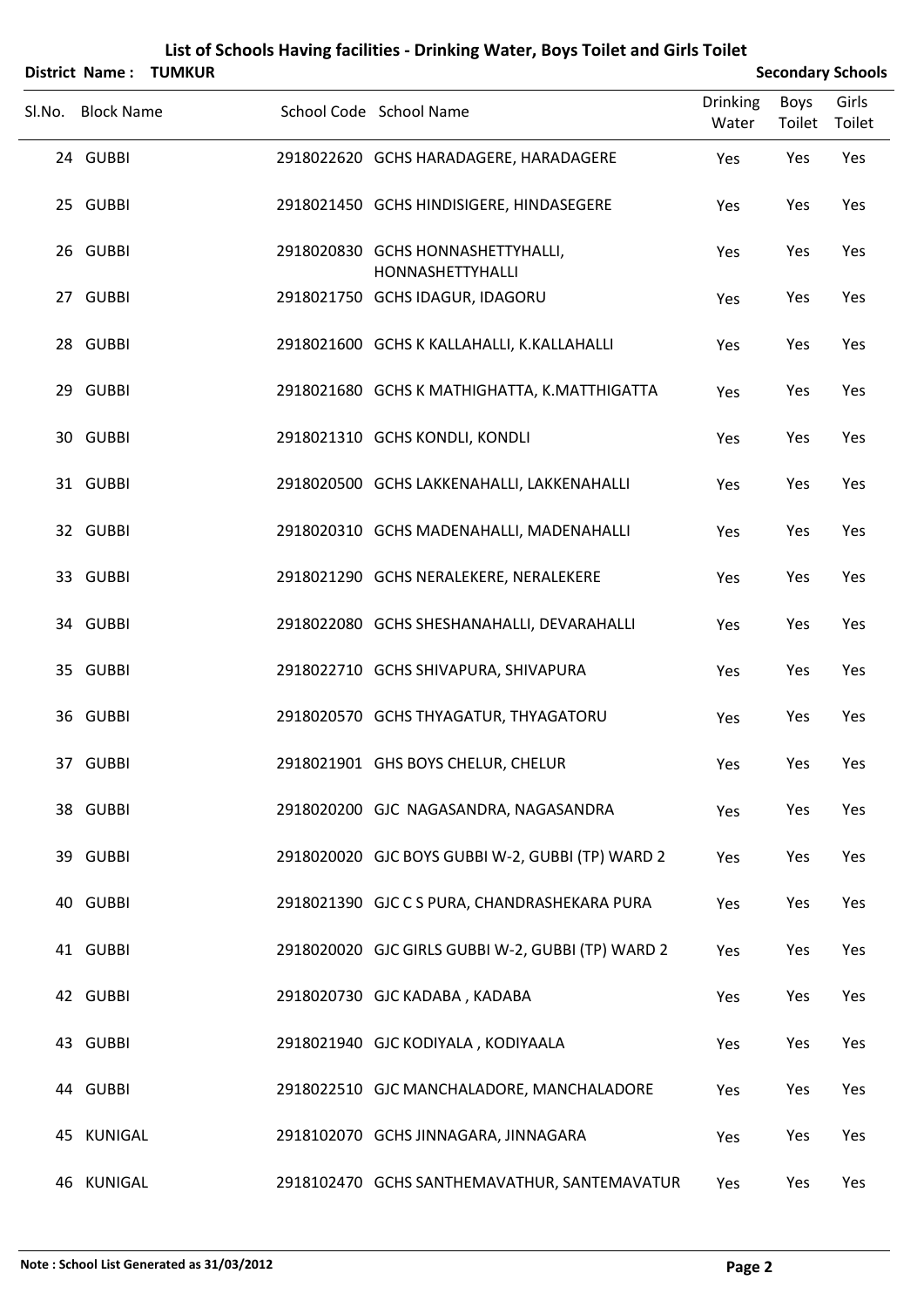|    | List of Schools Having facilities - Drinking Water, Boys Toilet and Girls Toilet |  |                                                                       |                          |                |                          |  |  |  |
|----|----------------------------------------------------------------------------------|--|-----------------------------------------------------------------------|--------------------------|----------------|--------------------------|--|--|--|
|    | District Name: TUMKUR                                                            |  |                                                                       |                          |                | <b>Secondary Schools</b> |  |  |  |
|    | Sl.No. Block Name                                                                |  | School Code School Name                                               | <b>Drinking</b><br>Water | Boys<br>Toilet | Girls<br>Toilet          |  |  |  |
|    | 47 KUNIGAL                                                                       |  | 2918101810 GCHS SHETTYGERE, SHETTIGERE                                | Yes                      | Yes            | Yes                      |  |  |  |
|    | 48 KUNIGAL                                                                       |  | 2918100270 GCHS VALGEREPURA, VALAGEREPURA                             | Yes                      | Yes            | Yes                      |  |  |  |
| 49 | KUNIGAL                                                                          |  | 2918102670 GHS ALAKERE, ALKERE                                        | Yes                      | Yes            | Yes                      |  |  |  |
|    | 50 KUNIGAL                                                                       |  | 2918101040 GHS CHOTTANAHALLI, CHOTTANAHALLI                           | Yes                      | Yes            | Yes                      |  |  |  |
|    | 51 KUNIGAL                                                                       |  | 2918101990 GHS D HOSAHALLI, D HOSAHALLI                               | Yes                      | Yes            | Yes                      |  |  |  |
|    | 52 KUNIGAL                                                                       |  | 2918100860 GHS DODDAMADHURE, DODDAMADURE                              | Yes                      | Yes            | Yes                      |  |  |  |
|    | 53 KUNIGAL                                                                       |  | 2918102460 GHS HITHALAHALLI MUTT HITTALAHALLI,<br>HITHALAHALLI        | Yes                      | Yes            | Yes                      |  |  |  |
|    | 54 KUNIGAL                                                                       |  | 2918100240 GHS HOLALAGUNDA, HOLALAGUNDA                               | Yes                      | Yes            | Yes                      |  |  |  |
|    | 55 KUNIGAL                                                                       |  | 2918100790 GHS HOSUR, HOSUR-1                                         | Yes                      | Yes            | Yes                      |  |  |  |
|    | 56 KUNIGAL                                                                       |  | 2918102740 GHS IPPADI, IPPADI                                         | Yes                      | Yes            | Yes                      |  |  |  |
|    | 57 KUNIGAL                                                                       |  | 2918102590 GHS KEMPANAHALLI, KEMPANAHALLI                             | Yes                      | Yes            | Yes                      |  |  |  |
|    | 58 KUNIGAL                                                                       |  | 2918101930 GHS KICHAVADI, KICHAVADI                                   | Yes                      | Yes            | Yes                      |  |  |  |
| 59 | KUNIGAL                                                                          |  | 2918100350 GHS KODAVATTI, KODAVATHI (UJJAIN)                          | Yes                      | Yes            | Yes                      |  |  |  |
|    | 60 KUNIGAL                                                                       |  | 2918100930 GHS MAGADI PALYA CROSS, KOPPA                              | Yes                      | Yes            | Yes                      |  |  |  |
|    | 61 KUNIGAL                                                                       |  | 2918101890 GHS SINGONAHALLI,<br>SINGONAHALLY(BAKTARHALLI)             | Yes                      | Yes            | Yes                      |  |  |  |
|    | 62 KUNIGAL                                                                       |  | 2918100580 GHS TAVAREKERE, TAVAREKERE                                 | Yes                      | Yes            | Yes                      |  |  |  |
|    | 63 KUNIGAL                                                                       |  | 2918101850 GHS THEREDAKUPPE, THEREDAKUPPE                             | Yes                      | Yes            | Yes                      |  |  |  |
|    | 64 KUNIGAL                                                                       |  | 2918100340 GHS UJJANI, UJJAINI                                        | Yes                      | Yes            | Yes                      |  |  |  |
|    | 65 KUNIGAL                                                                       |  | 2918100710 GHS YALAGALAVADI, YALAGALAVADI                             | Yes                      | Yes            | Yes                      |  |  |  |
|    | 66 KUNIGAL                                                                       |  | 2918100450 GHS YELEKADAKALU, YALEKADAKALU                             | Yes                      | Yes            | Yes                      |  |  |  |
|    | 67 KUNIGAL                                                                       |  | 2918101370 GJC GIRLS KUNIGAL W-6, KUNIGAL (TMC)<br>WARD 6             | Yes                      | Yes            | Yes                      |  |  |  |
|    | 68 KUNIGAL                                                                       |  | 2918103460 GJC MAHATHMA GANDHI KUNIGAL W-21,<br>KUNIGAL (TMC) WARD 21 | Yes                      | Yes            | Yes                      |  |  |  |
| 69 | <b>KUNIGAL</b>                                                                   |  | 2918100280 GPUC AMRUTHUR, AMRUTHUR                                    | Yes                      | Yes            | Yes                      |  |  |  |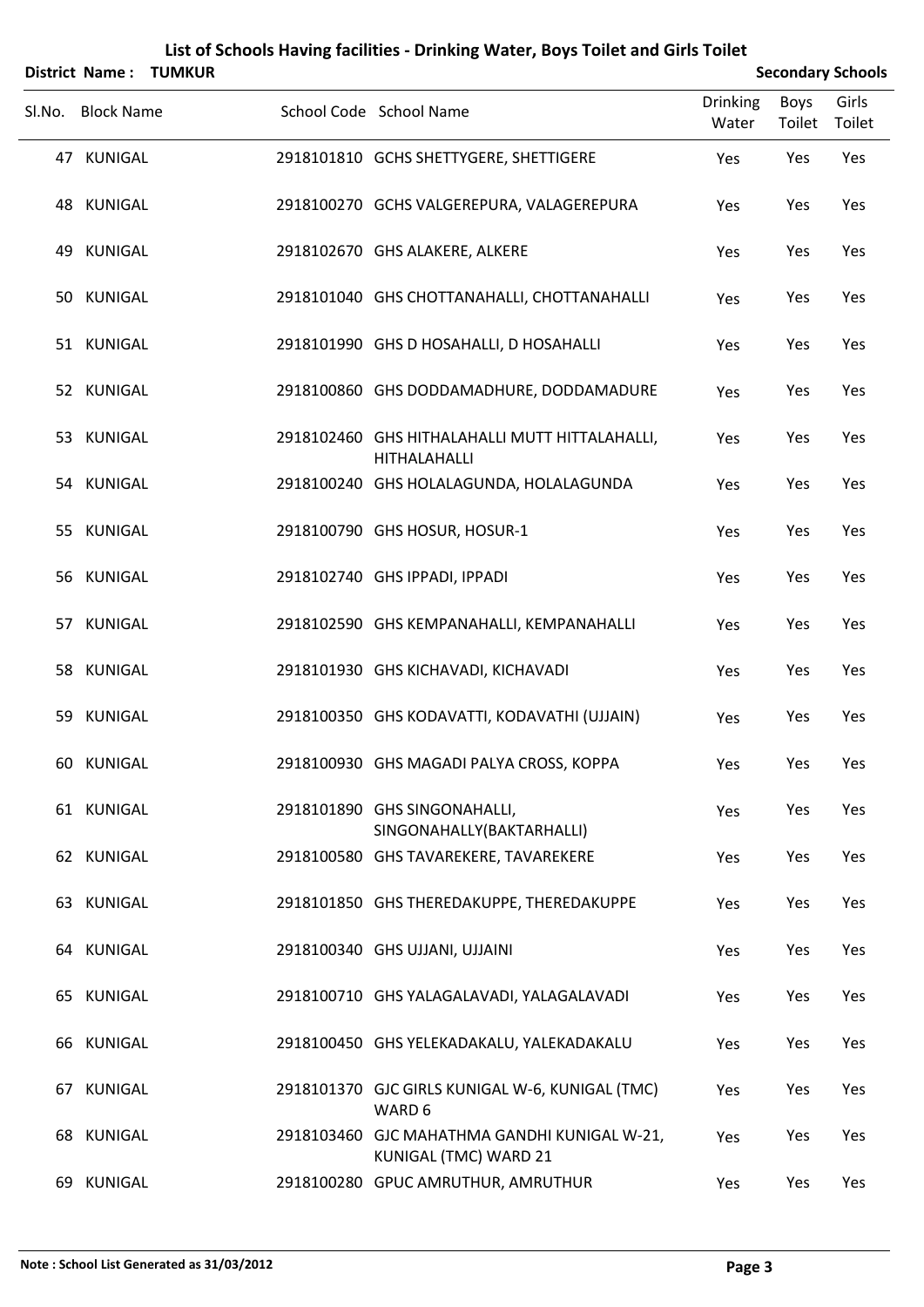| District Name:    | <b>TUMKUR</b> | List of Schools Having facilities - Drinking Water, Boys Toilet and Girls Toilet |                 |             | <b>Secondary Schools</b> |
|-------------------|---------------|----------------------------------------------------------------------------------|-----------------|-------------|--------------------------|
|                   |               |                                                                                  | <b>Drinking</b> | <b>Boys</b> | Girls                    |
| Sl.No. Block Name |               | School Code School Name                                                          | Water           | Toilet      | Toilet                   |
| 70 KUNIGAL        |               | 2918101860 GPUC BHAKTHARAHALLI, BHAKTHARAHALLY                                   | Yes             | Yes         | Yes                      |
| 71 KUNIGAL        |               | 2918101901 GPUC HULIYURDURGA, HULIYURDURGA                                       | Yes             | Yes         | Yes                      |
| 72 KUNIGAL        |               | 2918101020 GPUC NAGASANDRA, NAGASANDRA                                           | Yes             | Yes         | Yes                      |
| 73 KUNIGAL        |               | 2918100370 GPUC NIDASALE, NIDASALE                                               | Yes             | Yes         | Yes                      |
| 74 KUNIGAL        |               | 2918101420 GUCHS KUNIGAL (URDU) WARD-11, KUNIGAL<br>(TMC) WARD 11                | Yes             | Yes         | Yes                      |
| 75 TIPTUR         |               | 2918082421 GBJC BOYS TIPTUR, TIPTUR (TMC) WARD 20                                | Yes             | Yes         | Yes                      |
| 76 TIPTUR         |               | 2918080350 GCHS ALBUR, ALBUR                                                     | Yes             | Yes         | Yes                      |
| 77 TIPTUR         |               | 2918080720 GCHS BALUVANERALU, BALUVANERALU                                       | Yes             | Yes         | Yes                      |
| 78 TIPTUR         |               | 2918080070 GCHS GOWDANAKATTE, GOWDANA KATTE                                      | Yes             | Yes         | Yes                      |
| 79 TIPTUR         |               | 2918082940 GCHS HONGELAKSHMI KSHETRA,<br>MALLENAHALLI                            | Yes             | Yes         | Yes                      |
| 80 TIPTUR         |               | 2918081450 GCHS NELLIKERE, NELLI KERE                                            | Yes             | Yes         | Yes                      |
| 81 TIPTUR         |               | 2918082150 GCHS PATREHALLI, PATRE HALLI                                          | Yes             | Yes         | Yes                      |
| 82 TIPTUR         |               | 2918081500 GCHS SHIVARA, SHIVARA                                                 | Yes             | Yes         | Yes                      |
| 83 TIPTUR         |               | 2918081620 GCHS THADASUR, TADASUR                                                | Yes             | Yes         | Yes                      |
| 84 TIPTUR         |               | 2918081710 GHS BAJAGUR, BAJAGURU                                                 | Yes             | Yes         | Yes                      |
| 85 TIPTUR         |               | 2918080980 GHS GANGANAGATTA, GANGANA GHATTA                                      | Yes             | Yes         | Yes                      |
| 86 TIPTUR         |               | 2918080400 GHS GUNGURUMALE, GUNGURA MELE                                         | Yes             | Yes         | Yes                      |
| 87 TIPTUR         |               | 2918082440 GHS HALEPALYA TIPTUR W-22, TIPTUR (TMC)<br>WARD <sub>22</sub>         | Yes             | Yes         | Yes                      |
| 88 TIPTUR         |               | 2918082410 GJC GIRLS TIPTUR W-19, TIPTUR (TMC)<br>WARD 19                        | Yes             | Yes         | Yes                      |
| 89 TIPTUR         |               | 2918080341 GJC NONAVINAKERE, NONAVINAKERE                                        | Yes             | Yes         | Yes                      |
| 90 TIPTUR         |               | 2918080480 GPUC BILIGERE, BILIGERE                                               | Yes             | Yes         | Yes                      |
| 91 TIPTUR         |               | 2918080591 GPUC HONNAVAHALLI, HONNAVALLI                                         | Yes             | Yes         | Yes                      |
| 92 TUMKUR         |               | 2918092310 GCHS BYATHA, BYATHA                                                   | Yes             | Yes         | Yes                      |

## **Note : School List Generated as 31/03/2012 Page 4**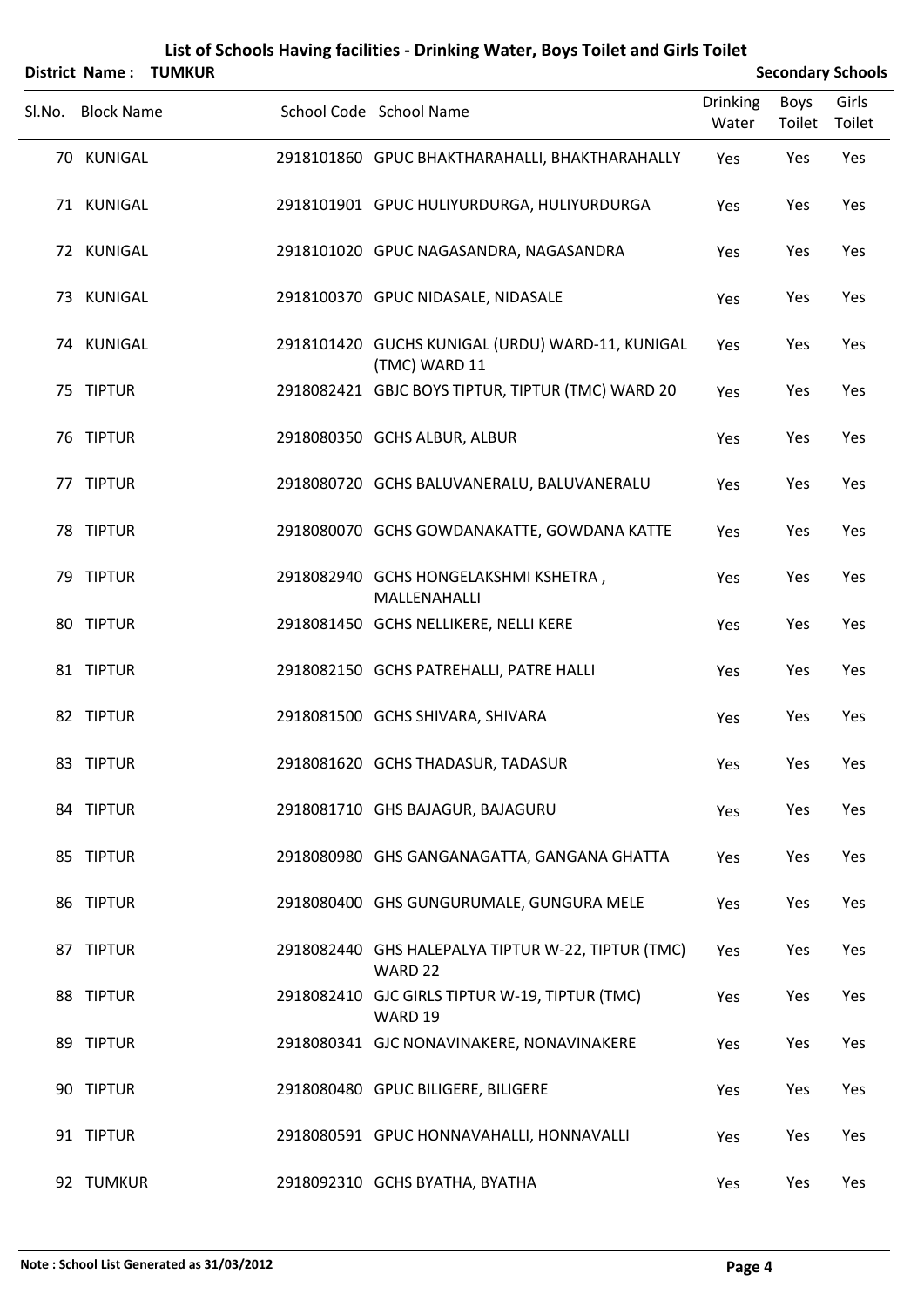|        | <b>District Name:</b> | <b>TUMKUR</b> |                                                                |                          |                | <b>Secondary Schools</b> |
|--------|-----------------------|---------------|----------------------------------------------------------------|--------------------------|----------------|--------------------------|
| Sl.No. | <b>Block Name</b>     |               | School Code School Name                                        | <b>Drinking</b><br>Water | Boys<br>Toilet | Girls<br>Toilet          |
|        | 93 TUMKUR             |               | 2918092270 GCHS DURGADAHALLI, DURGADAHALLI                     | Yes                      | Yes            | Yes                      |
|        | 94 TUMKUR             |               | 2918090281 GCHS HANUMANTHAPURA, TUMKUR (CMC)<br>WARD 20        | Yes                      | Yes            | Yes                      |
|        | 95 TUMKUR             |               | 2918090431 GCHS HEBBURU, HEBBURU                               | Yes                      | Yes            | Yes                      |
|        | 96 TUMKUR             |               | 2918090400 GCHS HONASIGERE, HONASIGERE                         | Yes                      | Yes            | Yes                      |
|        | 97 TUMKUR             |               | 2918091720 GCHS HULLENAHALLI, HULLENAHALLI                     | Yes                      | Yes            | Yes                      |
|        | 98 TUMKUR             |               | 2918093100 GCHS JAKKENAHALLI, JAKKANAHALLI                     | Yes                      | Yes            | Yes                      |
|        | 99 TUMKUR             |               | 2918093520 GCHS KARADIGEREKAVAL,<br>KARADIGEREKAVAL            | Yes                      | Yes            | Yes                      |
|        | 100 TUMKUR            |               | 2918090200 GCHS KYATHASANDRA W-34, TUMKUR<br>(CMC) WARD 34     | Yes                      | Yes            | Yes                      |
|        | 101 TUMKUR            |               | 2918090901 GCHS SWANDENAHALLI, SWANDENAHALLI                   | Yes                      | Yes            | Yes                      |
|        | 102 TUMKUR            |               | 2918091460 GHS DODDAVEERANAHALLI, DODDA<br>VEERANAHALLI        | Yes                      | Yes            | Yes                      |
|        | 103 TUMKUR            |               | 2918091800 GHS GULEHARAVI, GULEHARAVI                          | Yes                      | Yes            | Yes                      |
|        | 104 TUMKUR            |               | 2918093370 GHS HEGGERE, HEGGERE                                | Yes                      | Yes            | Yes                      |
|        | 105 TUMKUR            |               | 2918091790 GHS HONNUDIKE HAND POST,<br>NARUGANAHALLI           | Yes                      | Yes            | Yes                      |
|        | 106 TUMKUR            |               | 2918091070 GHS KATENAHALLI, KATENAHALLI                        | Yes                      | Yes            | Yes                      |
|        | 107 TUMKUR            |               | 2918090041 GHS P H COLONY W-10, TUMKUR (CMC)<br>WARD 10        | Yes                      | Yes            | Yes                      |
|        | 108 TUMKUR            |               | 2918090360 GHS THONDAGERE, THONDAGERE                          | Yes                      | Yes            | Yes                      |
|        | 109 TUMKUR            |               | 2918091360 GJC BELLAVI, BELLAVI                                | Yes                      | Yes            | Yes                      |
|        | 110 TUMKUR            |               | 2918090250 GJC EMPRESS GIRLS TUM W-16, TUMKUR<br>(CMC) WARD 16 | Yes                      | Yes            | Yes                      |
|        | 111 TUMKUR            |               | 2918090090 GJC HIGH SCHOOL EXTN W-15, TUMKUR<br>(CMC) WARD 15  | Yes                      | Yes            | Yes                      |
|        | 112 TUMKUR            |               | 2918090350 GJC KANAKUPPE, KANAKUPPE                            | Yes                      | Yes            | Yes                      |
|        | 113 TUMKUR            |               | 2918093810 GJC MASKAL, MASKAL                                  | Yes                      | Yes            | Yes                      |
|        | 114 TUMKUR            |               | 2918092670 GJC NAGAVALLI, NAGAVALLI                            | Yes                      | Yes            | Yes                      |
|        | 115 TUMKUR            |               | 2918090890 GJC OORUKERE, OORUKERE                              | Yes                      | Yes            | Yes                      |